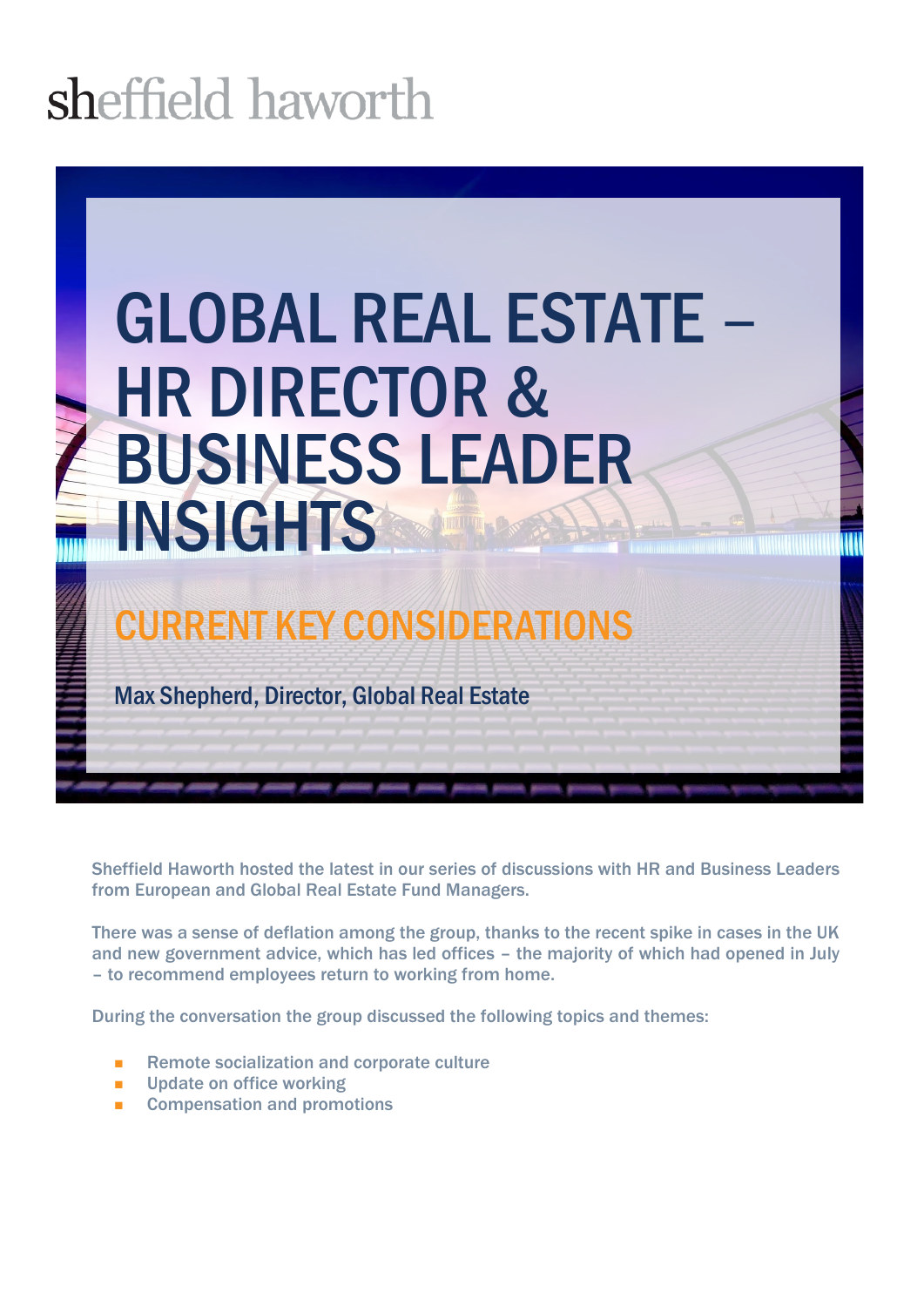## REMOTE SOCIALISATION AND CORPORATE CULTURE

## Mental Health

As we head towards winter, with many facing the prospect of homeworking for another 6 months, mental health remains a key concern for all businesses. HR leaders are taking responsibility for initiating social aspects to help mental health and retain the cultural fabric of their firm. These initiatives include:

- Virtual zoom lunches, pub quizzes and team drinks.
- Alternatives to company Christmas parties, such as virtual drinks/dinner parties, with some companies considering sending food and drink hampers to employees' houses to be enjoyed remotely on a team call.
- A morning "coffee break" mixing groups that would not normally interact on a day-to-day basis.
- Postcode lottery meet-ups a socially distant get-together in a park with other employees who live locally to you.
- A language café, where employees are buddied up to help each other boost language skills.
- A global recognition program sharing pictures and news of great things people have been doing during this period. Categories include: Community; Inclusion; Creative Working.

## Mentoring

- Mentoring / partnering for new employees has become increasingly key to help with onboarding and trying to instill the corporate culture.
- Companies have moved mentoring programmes online which has increased the potential pool of mentors to the entire global workforce as opposed to being constrained by office location.



## Communication and Collaboration

■ Many have seen the benefits of being forced into using remote communication and are connecting more frequently with employees that they would not usually have much interaction with. Companies are finding that collaboration has improved as distance is no longer an obstacle in getting team members together.

## UPDATE ON OFFICE WORKING

## 'Re-closure' of offices in London

Starting in July, people had increasingly returned to work, largely in two or three 'bubbles' per firm. However, as cases have started to increase, people are no longer as comfortable coming2 into the office so businesses have encouraged people to work from home again.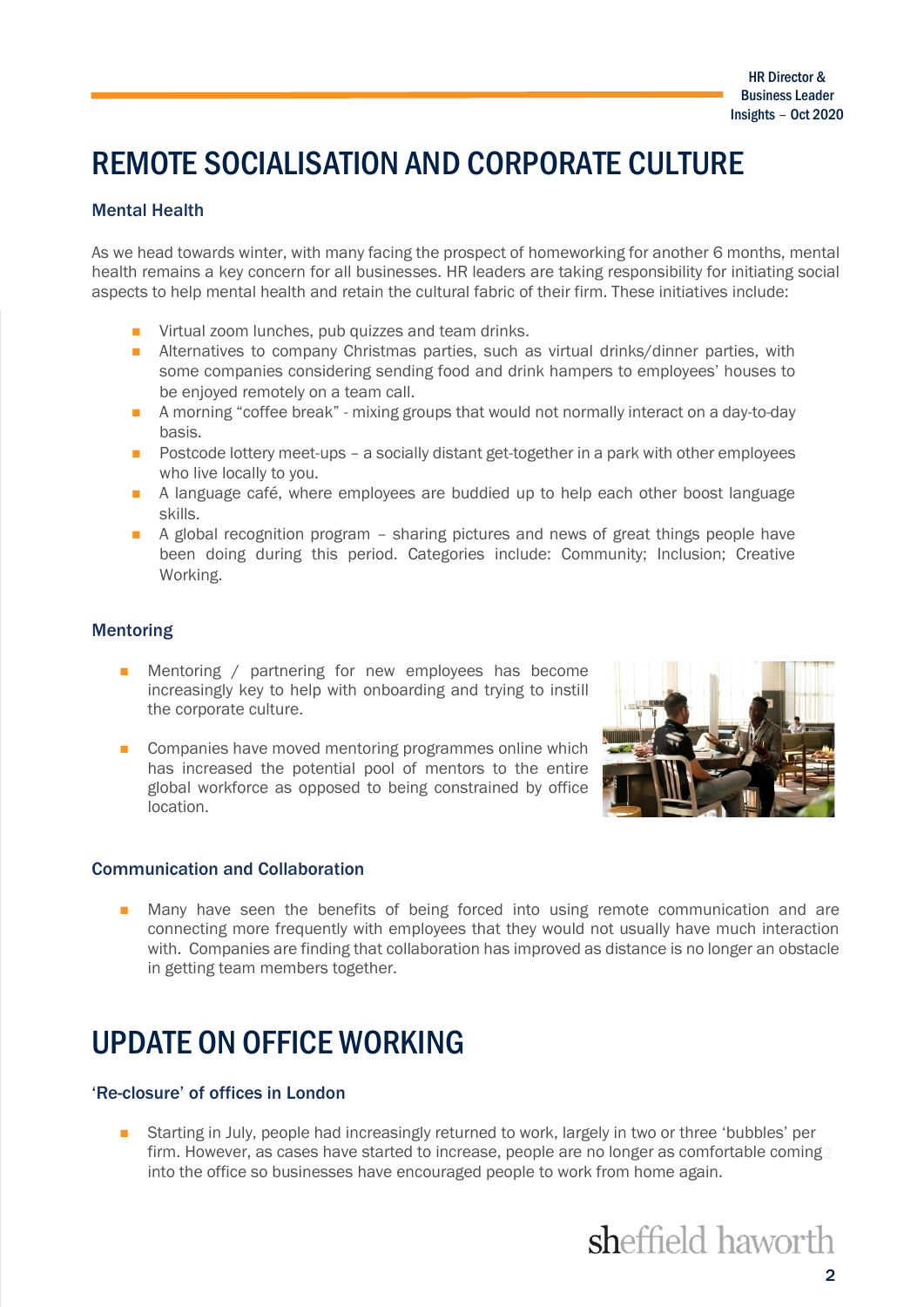■ Despite this, the consensus seems to be that offices will remain 'open', such that anyone who needs or wants to be there can be. Some companies are asking for formal requests to attend the office, but these are nearly always approved.

## Return to office policies

- Companies are finding return to office policies challenging to roll out, because every country's situation and governmental guidance is different. There has been a lot of frustration in countries like Germany that are faring better than the UK, when they are handed 'blanket' protocols from the US or London that do not reflect the requirements in that country.
- Senior leaders and heads of business units are very keen to get everyone back to the office, but the majority of employees seem still to prefer working from home in the current environment.

## COMPENSATION AND PROGRESSION

### Bonuses

■ The majority of firms have discretionary bonus schemes in place. Revenues for many businesses are down this year, which will affect bonus pools. Leaders agree this reality is unfortunate, as many employees have worked incredibly hard, under significantly more pressure than in previous years, and are deserving of bonuses.



## Rewarding front-line employees

■ Despite cost pressures, some firms are also striving to ensure the key workers related to their businesses will be rewarded. For example, firms are keen to reward those on the front line who have gone above and beyond in ensuring safety and efficiencies for employees and tenants in their buildings.

#### Bonus Structure Changes

- Although the majority have moved to discretionary bonus schemes in recent years, some are considering more formulaic structures, because they feel the methodology and reasoning for bonuses is too vague and unsophisticated.
- One firm gives employees a bonus target with a clear idea of what percentage of salary they would receive if the business performs well. Business performance is then communicated on a monthly basis so that their expectations are managed throughout the year.

#### **Promotions**

■ Business performance and pay does not seem to be linked directly to promotions for many. Many have clear promotion criteria, which are not necessarily linked to salary.